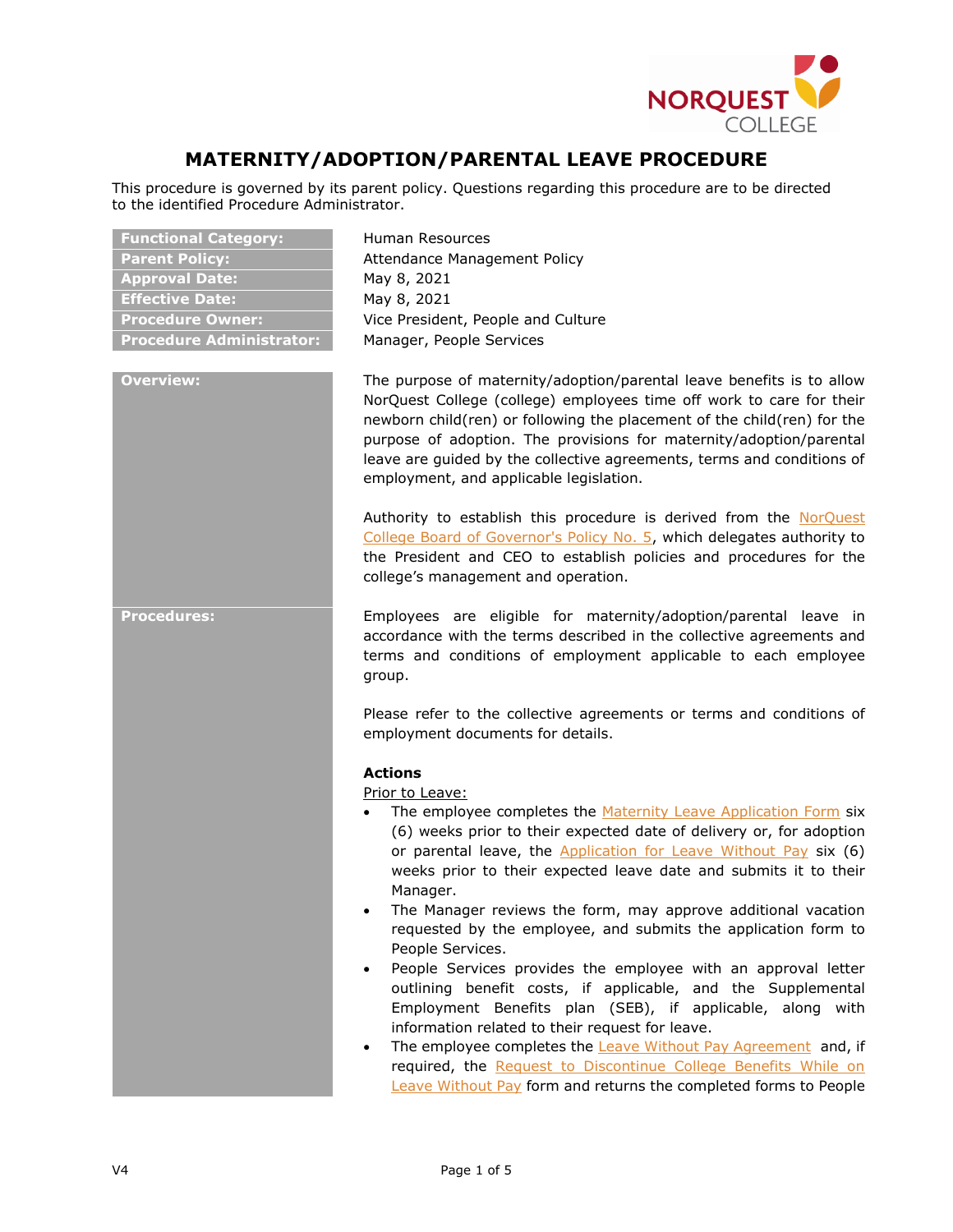

Services at least two (2) weeks prior to the commencement of the leave.

During the Leave:

- People Services will set up either a SEB maternity leave and/or a maternity or parental leave without pay in PeopleSoft and waive benefits and/or pension if requested by the employee.
- Payroll will process benefit payments for employees while on leave. If an employee misses more than the equivalent of two (2) payments, Payroll will notify People Services who will immediately suspend the employee's benefits until payment is received.
- Before returning to work, the employee is required to provide written notice of their return to work date to their Manager as outlined in their collective agreement or terms and conditions of employment.

After the Leave:

- The Manager will advise People Services of the return to work date.
- People Services will reinstate benefits if they were waived and update employee records.
- People Services will advise Payroll of the employee's return to work date.

## **General Conditions**

- Approval of Maternity/Adoption/Parental leave for term employees is limited to a time period not exceeding the employee's current term appointment. If the employee is offered an additional term appointment while on maternity or parental leave, the leave will be extended for the period requested up to the maximum leave limits specified for permanent employees.
- Employees on Maternity/Adoption/Parental leave do not qualify for paid leaves including short term illness.
- Employees on Maternity and Parental leave may qualify for payments under the SEB plan.

#### **Supplemental Employment Benefits**

- An eligible employee may qualify for SEB covering the period she is unable to do her job provided she has supplied medical evidence from her physician. Under normal circumstances, this will be six (6) to eight (8) weeks after the birth of the child. If the period requested is longer, the employee will be required to provide additional medical information.
- SEB will top up the employee's Employment Insurance benefits from Service Canada to:
	- o 95% of regular earnings for the period in which illness leave would have been payable at 100% under short term illness.
	- o 70% of regular earning for the period in which illness leave would have been payable at 70% under short term illness.
- An employee must apply for, and when approved, submit to People Services proof of receipt of Employment Insurance maternity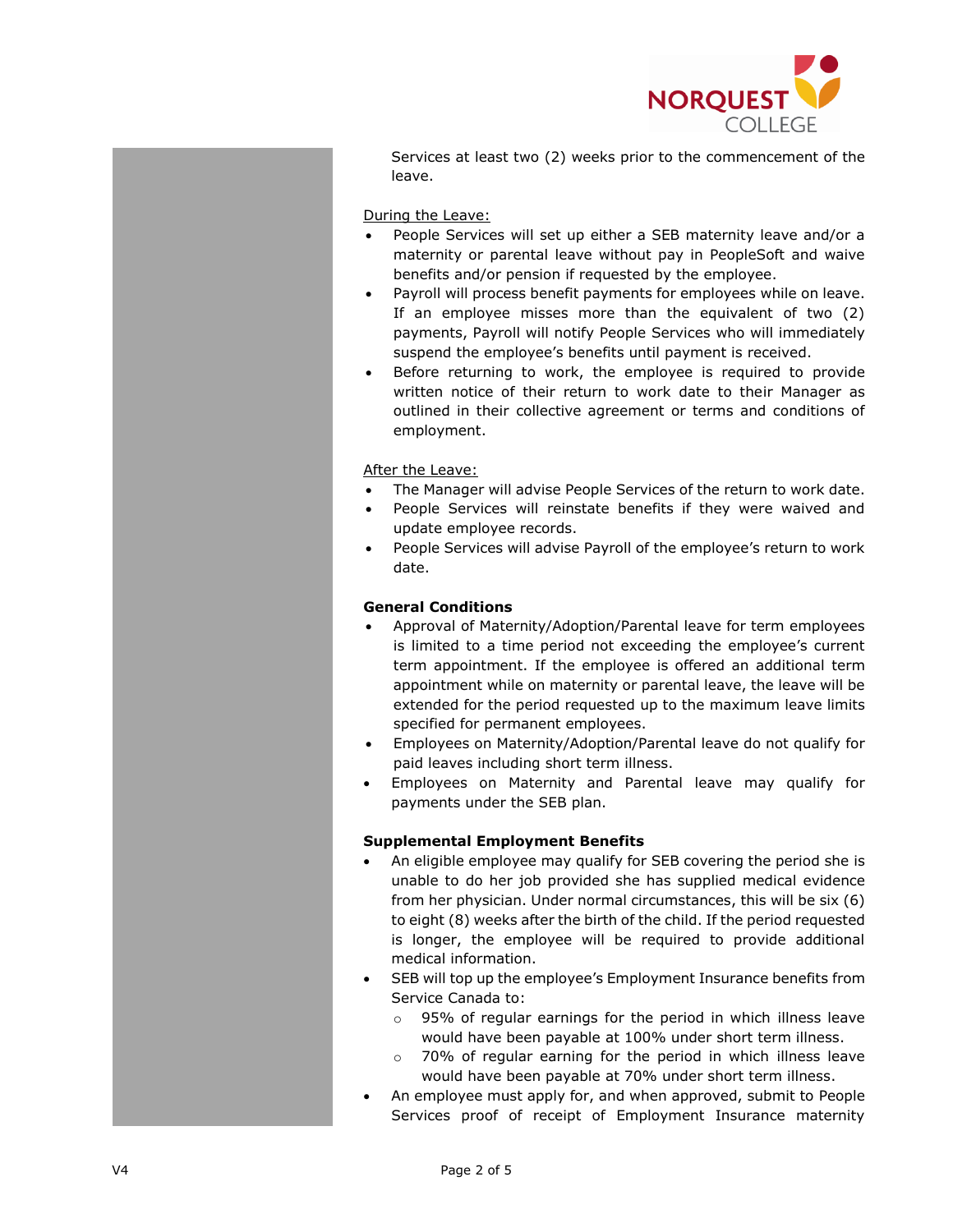

benefits in order to be paid SEB payments. A scanned copy of Payment Details from Employment Insurance is acceptable proof of receipt of maternity benefits. Payment Details are required for the waiting period and also for the first payment from Employment Insurance.

### **Other Benefits While on Maternity/Adoption/Parental Leave**

- An eligible employee will be given the option to continue or discontinue participation in the pension plan and in the college benefits plans while they are on their leave. Two (2) weeks prior to their leave, the employee will be required to complete a **Leave** [Without Pay Agreement](https://theq.norquest.ca/Departments/People-and-Culture/Public-Documents/Forms/Leave-Without-Pay-Agreement.aspx) stating their choice.
	- o An eligible employee may also choose to continue or discontinue their voluntary deductions while on leave.
- If an employee chooses to discontinue benefits, they must sign and submit to People Services the Request to Discontinue College [Benefits While on Leave Without Pay](https://theq.norquest.ca/Departments/People-and-Culture/Public-Documents/Forms/Request-To-Discontinue-College-Benefits-Form.aspx) form. College benefits will be discontinued the day SEB payments end.
- If an employee chooses to discontinue pension contributions during their leave, they will have an opportunity to purchase this service when they return to work. Pension contributions will be discontinued the day SEB payments end. Alberta Pensions Services Corporation will provide the employee with a notice of cost for their optional service.
- If an employee chooses to continue benefits, they are expected to pay for their premiums on the first of each month throughout their leave.
	- o An employee may choose to have the full amount of benefits deducted from their final pay prior to their leave or an employee may choose to provide the college with an e-transfer sent to [e](mailto:e-transfer@norquest.ca)[transfer@norquest.ca](mailto:e-transfer@norquest.ca) on the first of each month.
	- If, at any time during their leave, an employee allows payment of premiums to lapse, benefits will be suspended immediately until such time as the employee submits the required payment. Any outstanding balance owing upon return to work will be deducted from the employee's next pay without further notice.
- If this is the birth or adoption of the first child, an employee is eligible to change their benefit options as long as they complete the necessary documentation within thirty-one (31) days of the birth or adoption of the child. To add the child as a dependent on their benefits plans, the employee must contact People Services as soon as possible (no later than 31 days) after the date of the child's birth or date of adoption.
- After nine (9) months, an employee is responsible for paying both the employer and employee premiums for college benefits as outlined in the collective agreements and the Out-of-Scope terms and conditions of employment.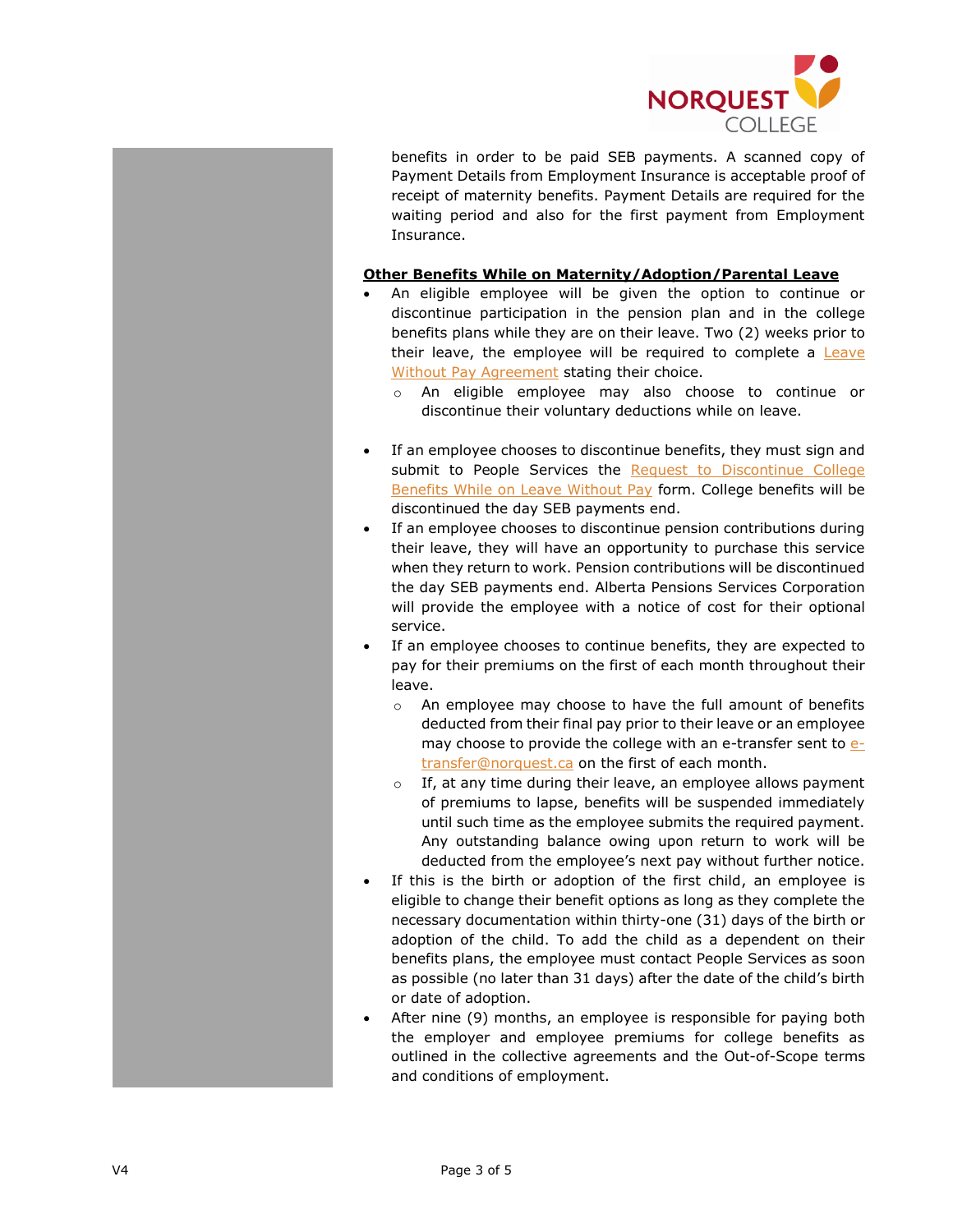

- An employee is responsible for paying both the employee and employer pension contributions if they had previously taken twelve (12) months of leave without pay.
	- o Employees participating in the Public Service Pension Plan can refer to [http://www.pspp.ca](http://www.pspp.ca/) for further information.
	- o Employees participating in the Management Employees Pension Plan can refer to [http://www.mepp.ca](http://www.mepp.ca/) for further information.

### **Return to Work**

Upon return to work, an eligible employee will return to their previous position or a comparable one.

#### **Resignation**

When an employee resigns while on a maternity/adoption/parental leave, the date of termination will be the date the employee's Manager receives notification that the employee is resigning.

**Definitions: Employee**: Includes a person who is engaged by NorQuest College to perform a service in accordance with existing terms and conditions of employment, employment contracts or collective agreements.

> **Manager**: means anyone classified as a Manager and manages a division, department, or unit. Managers can include senior managers, deans, directors, Members of Executive or the President and CEO.

> **Maternity Leave**: is "job protected, unpaid time off from work for a period before and after the birth of a child." Eligible Birth Mothers are entitled to 15 weeks of leave; this is a combination of health related and voluntary leave.

> **Parental Leave:** is a period of leave without pay up to 61 consecutive weeks for an employee who has the custody of their new born or adopted child under the age of 18. Proof of the child's birth or adoption is required.

> **Permanent position:** means a position designated by the college as continuing to meet ongoing operational requirements. Permanent positions may be Full-time or Part-time.

> **Term Position**: means a position designated by the college as a project or replacement position or term-certain for other specified reasons, having a set expiry date. A term position shall be at least six (6) months in duration and may be Full-time or Part-time of not less than one-half time.

> **Supplemental Employment Benefits (SEB):** means a benefit plan which replaces the illness leave benefits for the valid, health-related portion of maternity leave.